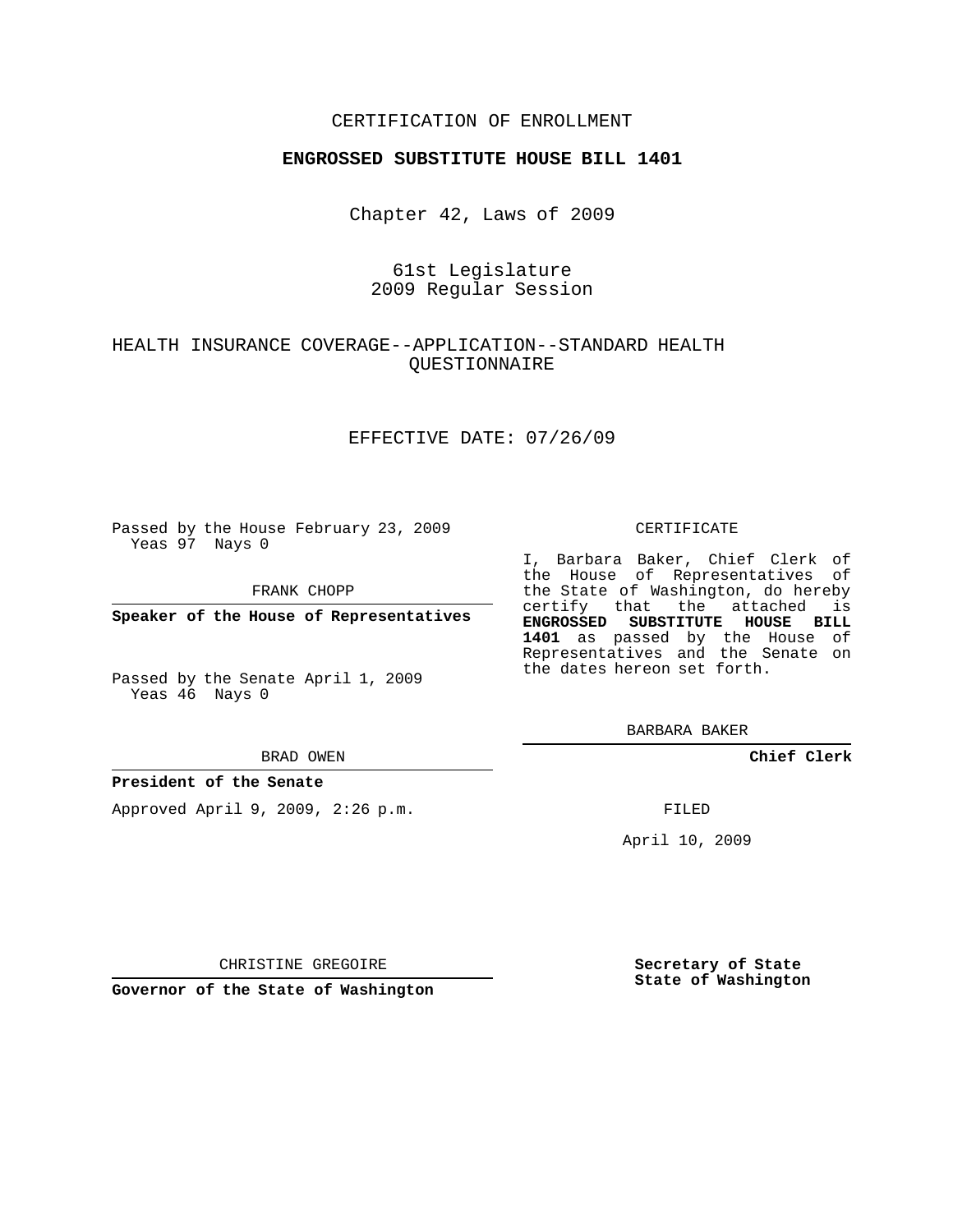# **ENGROSSED SUBSTITUTE HOUSE BILL 1401** \_\_\_\_\_\_\_\_\_\_\_\_\_\_\_\_\_\_\_\_\_\_\_\_\_\_\_\_\_\_\_\_\_\_\_\_\_\_\_\_\_\_\_\_\_

\_\_\_\_\_\_\_\_\_\_\_\_\_\_\_\_\_\_\_\_\_\_\_\_\_\_\_\_\_\_\_\_\_\_\_\_\_\_\_\_\_\_\_\_\_

Passed Legislature - 2009 Regular Session

# **State of Washington 61st Legislature 2009 Regular Session**

**By** House Health Care & Wellness (originally sponsored by Representatives Cody, Hinkle, Morrell, Ericksen, Green, Moeller, and Kelley)

READ FIRST TIME 02/03/09.

 AN ACT Relating to the standard health questionnaire; and reenacting and amending RCW 48.43.018.

BE IT ENACTED BY THE LEGISLATURE OF THE STATE OF WASHINGTON:

 **Sec. 1.** RCW 48.43.018 and 2007 c 80 s 13 and 2007 c 259 s 37 are each reenacted and amended to read as follows:

6 (1) Except as provided in (a) through  $((\{d\})$  (g) of this subsection, a health carrier may require any person applying for an individual health benefit plan and the health care authority shall require any person applying for nonsubsidized enrollment in the basic health plan to complete the standard health questionnaire designated under chapter 48.41 RCW.

 (a) If a person is seeking an individual health benefit plan or enrollment in the basic health plan as a nonsubsidized enrollee due to his or her change of residence from one geographic area in Washington state to another geographic area in Washington state where his or her current health plan is not offered, completion of the standard health questionnaire shall not be a condition of coverage if application for coverage is made within ninety days of relocation.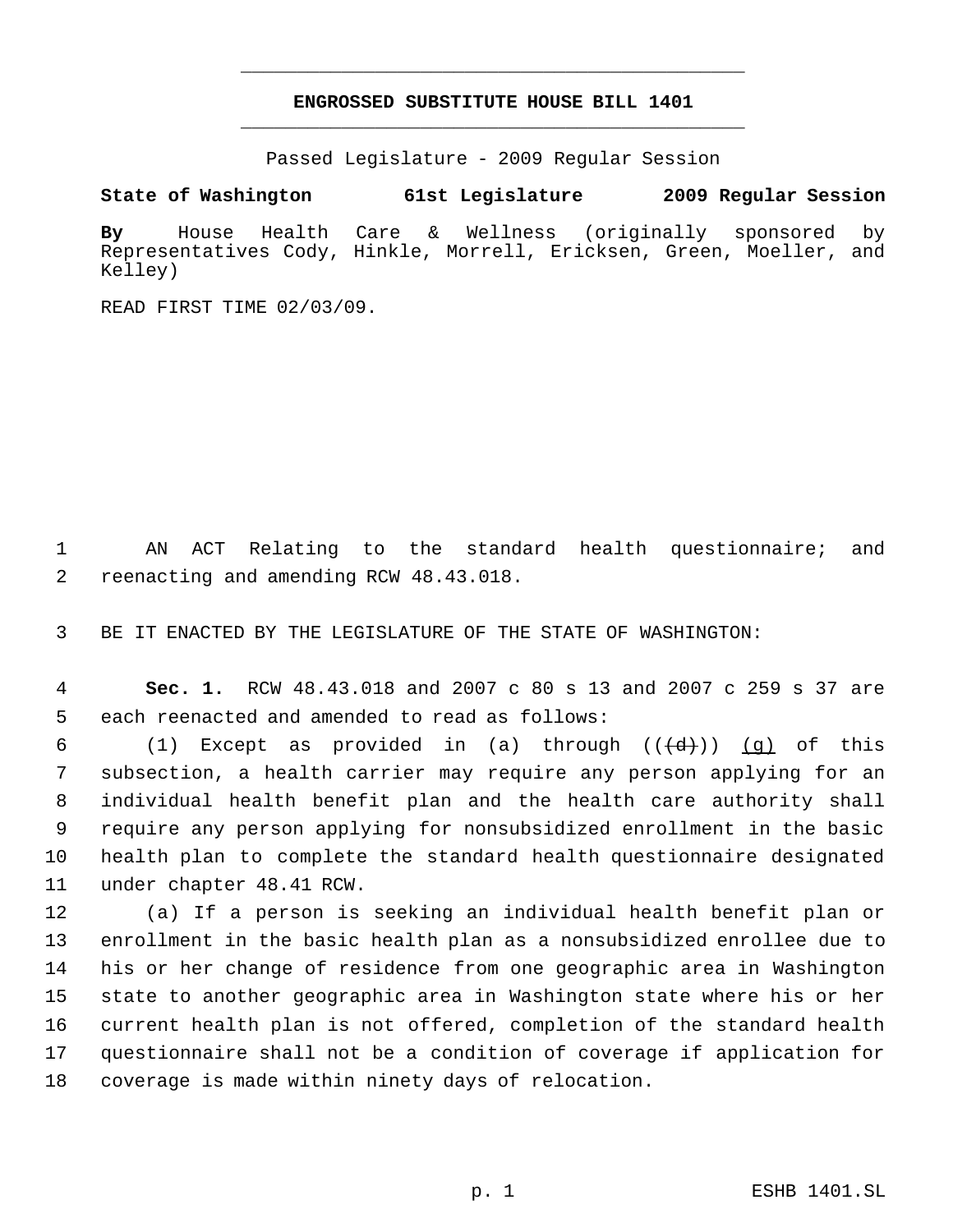(b) If a person is seeking an individual health benefit plan or enrollment in the basic health plan as a nonsubsidized enrollee:

 (i) Because a health care provider with whom he or she has an established care relationship and from whom he or she has received treatment within the past twelve months is no longer part of the carrier's provider network under his or her existing Washington individual health benefit plan; and

 (ii) His or her health care provider is part of another carrier's or a basic health plan managed care system's provider network; and

 (iii) Application for a health benefit plan under that carrier's provider network individual coverage or for basic health plan nonsubsidized enrollment is made within ninety days of his or her provider leaving the previous carrier's provider network; then completion of the standard health questionnaire shall not be a condition of coverage.

 (c) If a person is seeking an individual health benefit plan or enrollment in the basic health plan as a nonsubsidized enrollee due to his or her having exhausted continuation coverage provided under 29 U.S.C. Sec. 1161 et seq., completion of the standard health questionnaire shall not be a condition of coverage if application for coverage is made within ninety days of exhaustion of continuation coverage. A health carrier or the health care authority as administrator of basic health plan nonsubsidized coverage shall accept an application without a standard health questionnaire from a person currently covered by such continuation coverage if application is made within ninety days prior to the date the continuation coverage would be exhausted and the effective date of the individual coverage applied for is the date the continuation coverage would be exhausted, or within ninety days thereafter.

30 (d) ((<del>If a person is seeking an individual health benefit plan or</del> 31 enrollment - in - the - basic - health - plan - as - a - nonsubsidized - enrollee 32 following -disenrollment -from - a -health - plan - that - is - exempt -from 33 continuation-coverage-provided-under-29-U.S.C.-Sec.-1161-et-seq., completion  $-$  of  $-$  the  $-$  standard  $-$  health  $-$  questionnaire  $-$  shall  $-$  not  $-$  be  $-$  a 35 condition of coverage if:  $(i)$  The person had at least twenty four months of continuous group coverage including church plans immediately 37 prior to disenrollment; (ii) application is made no more than ninety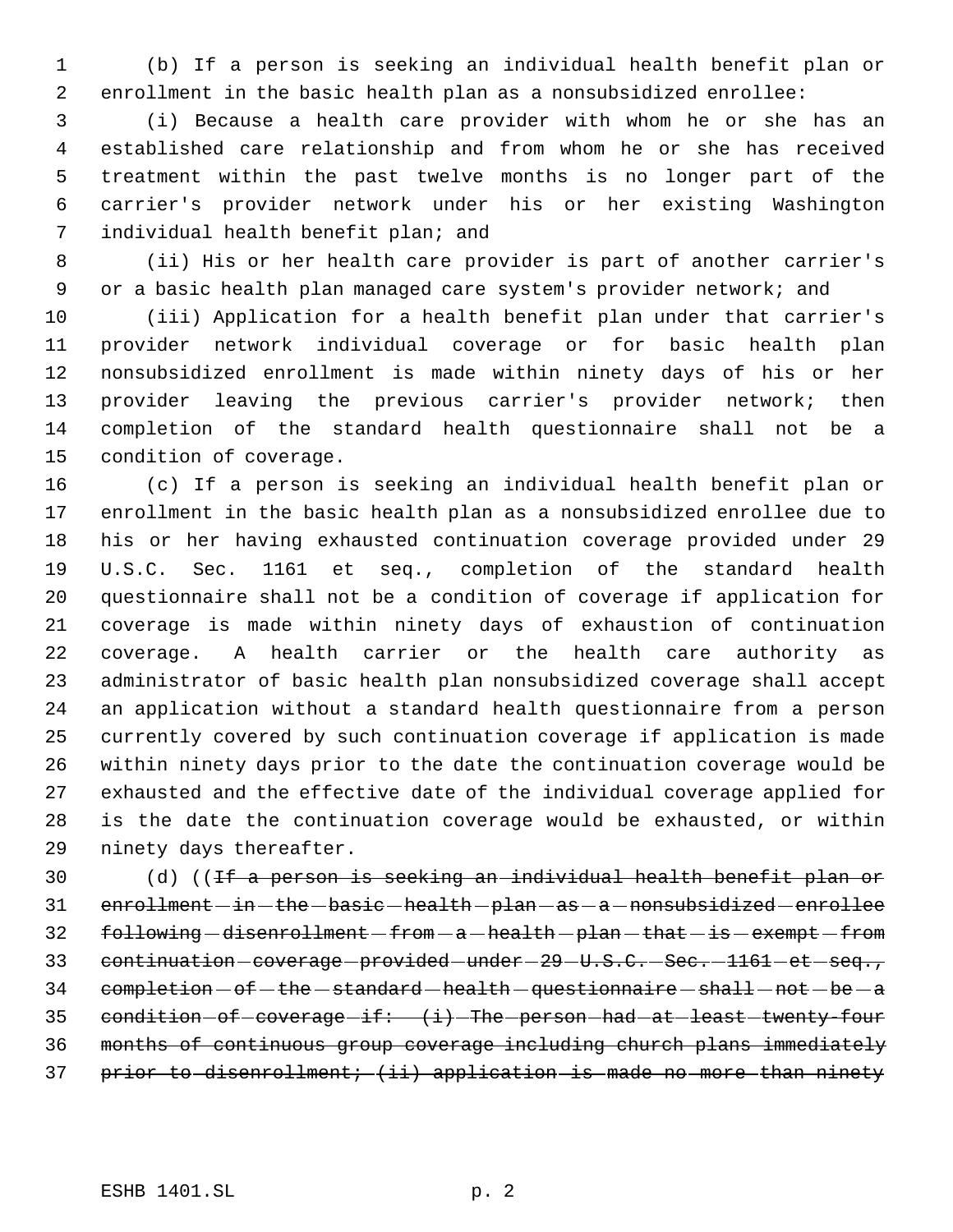1 days prior to the date of disenrollment; and (iii) the effective date 2 of the individual coverage applied for is the date of disenrollment, or

within ninety days thereafter.

 $\{\text{f}\}\$ )) If a person is seeking an individual health benefit plan or enrollment in the basic health plan as a nonsubsidized enrollee due to a change in employment status that would qualify him or her to purchase continuation coverage provided under 29 U.S.C. Sec. 1161 et seq., but the person's employer is exempt under federal law from the requirement 9 to offer such coverage, completion of the standard health questionnaire shall not be a condition of coverage if: (i) Application for coverage is made within ninety days of a qualifying event as defined in 29 12 U.S.C. Sec. 1163; and (ii) the person had at least twenty-four months 13 of continuous group coverage immediately prior to the qualifying event. A health carrier shall accept an application without a standard health 15 questionnaire from a person with at least twenty-four months of 16 continuous group coverage if application is made no more than ninety 17 days prior to the date of a qualifying event and the effective date of the individual coverage applied for is the date of the qualifying event, or within ninety days thereafter.

 (e) If a person is seeking an individual health benefit plan, completion of the standard health questionnaire shall not be a condition of coverage if: (i) The person had at least twenty-four months of continuous basic health plan coverage under chapter 70.47 RCW immediately prior to disenrollment; and (ii) application for coverage is made within ninety days of disenrollment from the basic health plan. A health carrier shall accept an application without a standard health questionnaire from a person with at least twenty-four months of continuous basic health plan coverage if application is made no more than ninety days prior to the date of disenrollment and the effective date of the individual coverage applied for is the date of disenrollment, or within ninety days thereafter.

 (f) If a person is seeking an individual health benefit plan due to a change in employment status that would qualify him or her to purchase 34 continuation coverage provided under 29 U.S.C. Sec. 1161 et seq., completion of the standard health questionnaire is not a condition of coverage if: (i) Application for coverage is made within ninety days of a qualifying event as defined in 29 U.S.C. Sec. 1163; and (ii) the person had at least twenty-four months of continuous group coverage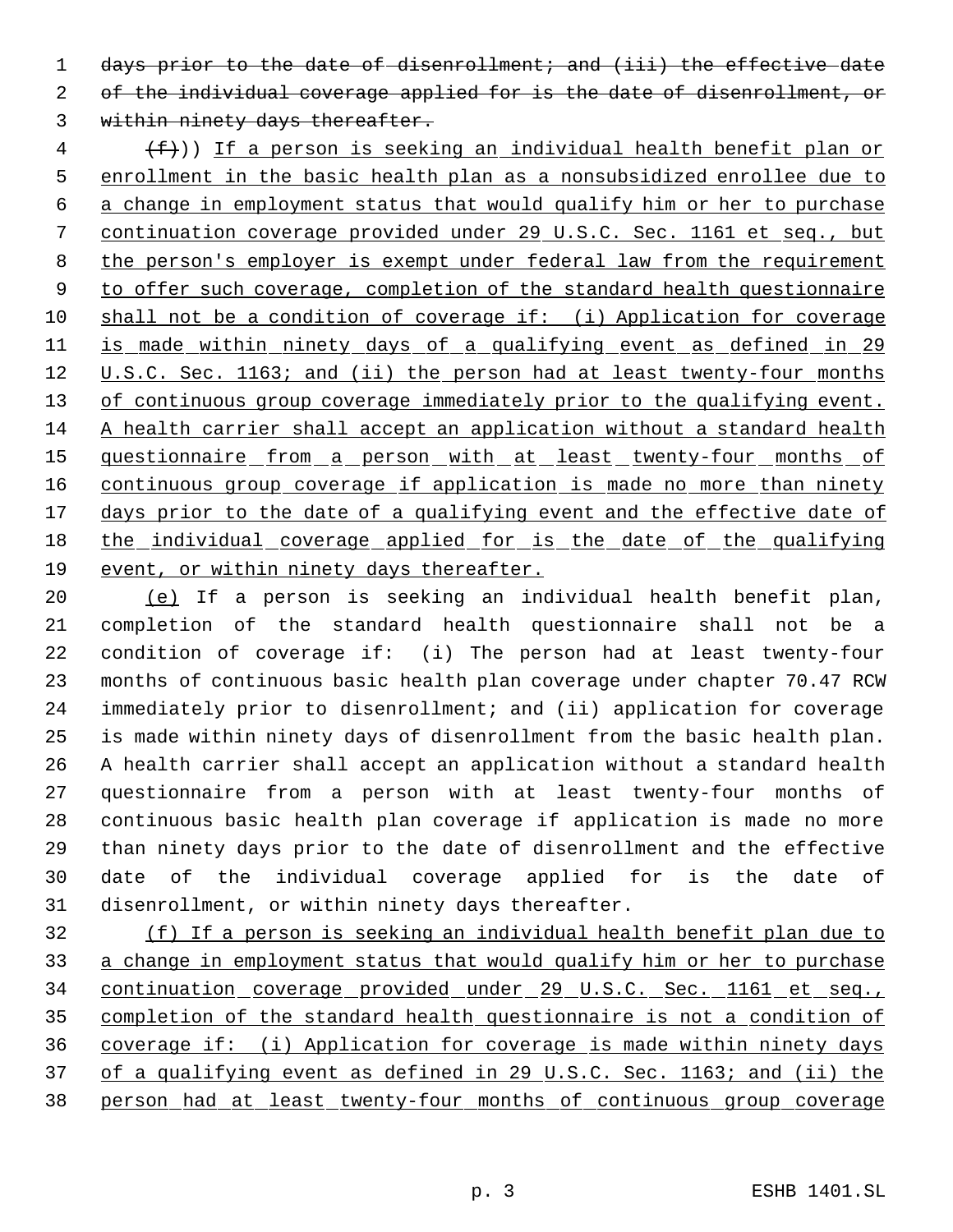immediately prior to the qualifying event. A health carrier shall accept an application without a standard health questionnaire from a person with at least twenty-four months of continuous group coverage if 4 application is made no more than ninety days prior to the date of a 5 qualifying event and the effective date of the individual coverage applied for is the date of the qualifying event, or within ninety days thereafter.

 (g) If a person is seeking an individual health benefit plan due to 9 their terminating continuation coverage under 29 U.S.C. Sec. 1161 et seq., completion of the standard health questionnaire shall not be a condition of coverage if: (i) Application for coverage is made within 12 ninety days of terminating the continuation coverage; and (ii) the 13 person had at least twenty-four months of continuous group coverage immediately prior to the termination. A health carrier shall accept an application without a standard health questionnaire from a person with 16 at least twenty-four months of continuous group coverage if application 17 is made no more than ninety days prior to the date of termination of the continuation coverage and the effective date of the individual 19 coverage applied for is the date the continuation coverage is 20 terminated, or within ninety days thereafter.

 (2) If, based upon the results of the standard health questionnaire, the person qualifies for coverage under the Washington state health insurance pool, the following shall apply:

 (a) The carrier may decide not to accept the person's application for enrollment in its individual health benefit plan and the health care authority, as administrator of basic health plan nonsubsidized coverage, shall not accept the person's application for enrollment as a nonsubsidized enrollee; and

 (b) Within fifteen business days of receipt of a completed application, the carrier or the health care authority as administrator of basic health plan nonsubsidized coverage shall provide written notice of the decision not to accept the person's application for enrollment to both the person and the administrator of the Washington state health insurance pool. The notice to the person shall state that the person is eligible for health insurance provided by the Washington state health insurance pool, and shall include information about the Washington state health insurance pool and an application for such coverage. If the carrier or the health care authority as administrator